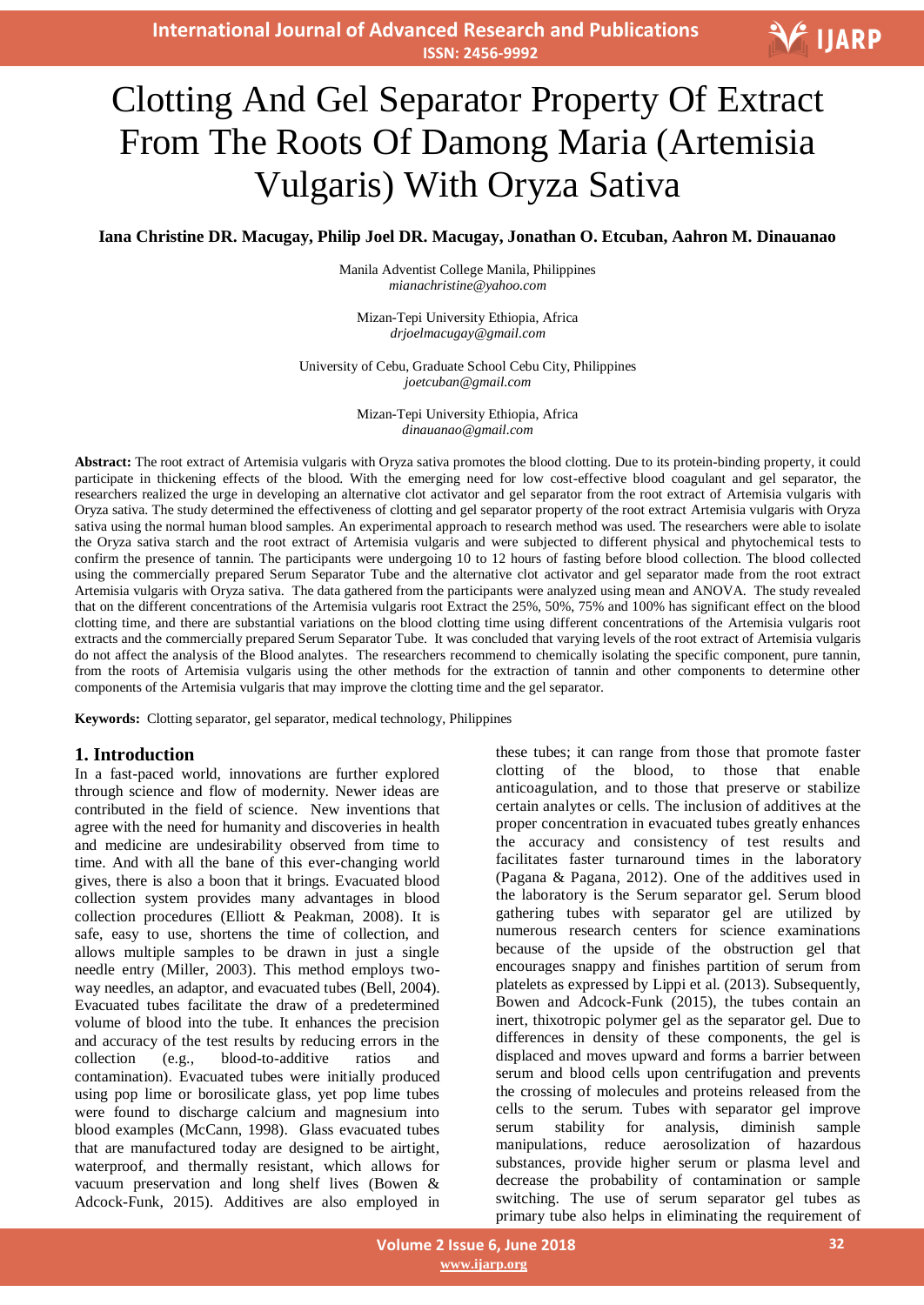

re-barcoding. Improper design or use of blood collection devices can adversely affect the accuracy of laboratory test results. Components from blood collection tubes, such as stoppers, lubricants, surfactants, and separator gels, can lead into specimens and adsorb analytes from a specimen; special tube additives may also alter analyte stability. The serum separator gels accessible in the market today are comprised of manufactured polymers gel weighs 0.6g - 1.6g and has a relative outward power of 1200-1500 for 10 minutes. After blood collection and transfer, the tube is immediately inverted 6-8 times. The complete clotting time is more or less, 30 minutes if there is no dysfunction of the platelet. Numerous mechanisms have involved maintaining blood in a state of delicate balance. One of the essential actions of the blood is the clotting process. Several reports of components from blood collection tubes were altered the serum stability. Because of these interactions with blood specimens, blood collection devices are a potential source of pre-analytical error in laboratory testing (Lim, 2014). For centuries, people made use of different natural and synthetically available resources. It is the fact that people have long depended on the plant in their daily existence. Plants served as their clothing and food. Moreover, with the increasing economic expenses, the search for different alternatives emerged, especially in the field of medicine. In the Philippines, a country blessed with almost a hundred of plant species used these as an alternative. Artemisia vulgaris, as one of the commonly used herbal medicine, was being studied for research. Artemisia vulgaris was also known as Wormwood, Motherwort, Maidenwort, Mugwort in foreign countries; Arbaaka, Erbaka, Kamaria, Damong Maria in local areas. A plant present abundantly in areas at low and medium altitudes according to Ragragio et al. (2013), it was used by Herbalist or "Herbolaryos" to stop bleeding, inflammation, menstruation, cramps, menorrhagia, relieves the pain of indigestion, diarrhea, and dysentery, hematuria in the Philippine countryside. This plant was also used in other countries like Persia, Afghanistan, India, China, and Uruguay to induce coagulation in bleeding disorders (e.g., Von Willebrand Disease). Damong Maria contains tannins, alkaloids, volatile oil, saponins, calcium oxalate, iodine, vitamins A, B and C. Among the constituents being stated, tannin extract from Damong Maria can promote blood clotting. These compounds are naturally occurring plant phenols, which combine with proteins and other polymers to form stable complexes. Due to its protein-binding property, it can participate in clotting of blood. With the emerging need for low cost-effective coagulant, the researchers realized the urge in developing an alternative from the tannin extract from Damong Maria roots. The significance of this plant doesn't end with its medicinal plant properties, but it can also contribute to the medical field. This study aimed to employ the effectiveness of Artemesia Vulgaris and the rice starch Oryza sativa as a clot activator and gel separator that can be used in a clinical laboratory. Oryza sativa also was known, as is Rice; the most widely consumed staple food for a large part of the world's human population, especially in Asia. It is the agricultural commodity with the third-highest worldwide production, after sugarcane and maize, (Vareeket & Soytong, 2015). Rice starch granules are smaller than other cereal starches with

 amylose contents varying from virtually amylose-free in waxy to about 35% in nonwaxy and long-grain rice starches. Amylose content appears to be the major factor that controlled in almost all physicochemical properties of rice starch due to its influence on pasting, gelatinization, retrogradation, syneresis, and other functional properties.

# **2. Framework**

The data derived from the assessment of clotting time of Artemisia vulgaris root extract with Oryza sativa that were tested in the typical blood sample. This was utilized to describe and analyze the differences between the clotting time of the control group and the experimental group. Due to the extreme increase of the synthetically prepared medicines available in the country, the researchers decided to make a study on Artemisia vulgaris. The researchers were based on the study of Riaz and Khan (2016) that there is significant coagulation in vivo effect of the tannins that introduced in rabbits. The Artemisia vulgaris contained tannins, which have a protein-binding property that could participate in clotting effect. This study is supported by Davie and Hanahan (2012), the presence of thrombokinase, prothrombin, Calcium ions, fibrinogen is essential for coagulation. However, this is different in a way that in the research conducted; it used the tannin content obtained from the root extract of Artemisia vulgaris. Many laboratories widely use serum blood collection tubes with separator gel for chemical analyses. SSTs are sometimes called "marble-top tubes" or "goldtopped tubes," referring to the stoppers, which are either gold or red-gray. SPS tubes have a paler color, sometimes leading confusion, these are known as "Yellow tops" not "Gold." Trademarked versions include Covidien "Corvac" tubes. It is used in medical clinical chemistry tests requiring blood serum. They contain an extraordinary gel that isolates platelets from serum, and also particles to make blood clump rapidly. The blood test may then be centrifuged, enabling the reasonable serum to be expelled for testing. Serum-separating tubes have a thixotropic gel that separates the whole blood into a serum portion and clotted portion. This thixotropic gel is composed of liquid polybutene polymer. The gel frames a physical hindrance between serum or plasma and platelets amid centrifugation. Serum Gel separator tubes were centrifuged for 15 minutes at 3500 rpm in a swing bucket centrifuge. The gravity of this gel is 1.04 g/cm3 to permit its proper positioning between serum and cellular constituents of blood upon centrifugation. The density of the liquid and cellular components of the blood typically ranges from 1.026 to 1.031 g/cm3 and 1.092 to 1.095 g/cm3, respectively. Rice also used in the study. It has been known as the staple food of Filipino people. Rice starch is primarily composed of amylopectin and amylose. Amylose is a large polysaccharide molecule made of D – glucose units and comprises about 20 to 30 percent of the total rice structure. The remaining amount consists of amylopectin, which is also a polysaccharide. This study aims to identify the potential of rice starch as an alternative to the artificially manufactured serum separator tubes. Rice starch was extracted by homogenizing rice with distilled water using a blender resulting in a mixture that was being filtered using cheesecloth. The filtrate obtained was refrigerated for 24 hours for the starch to settle at the bottom. Once the standing time is up, the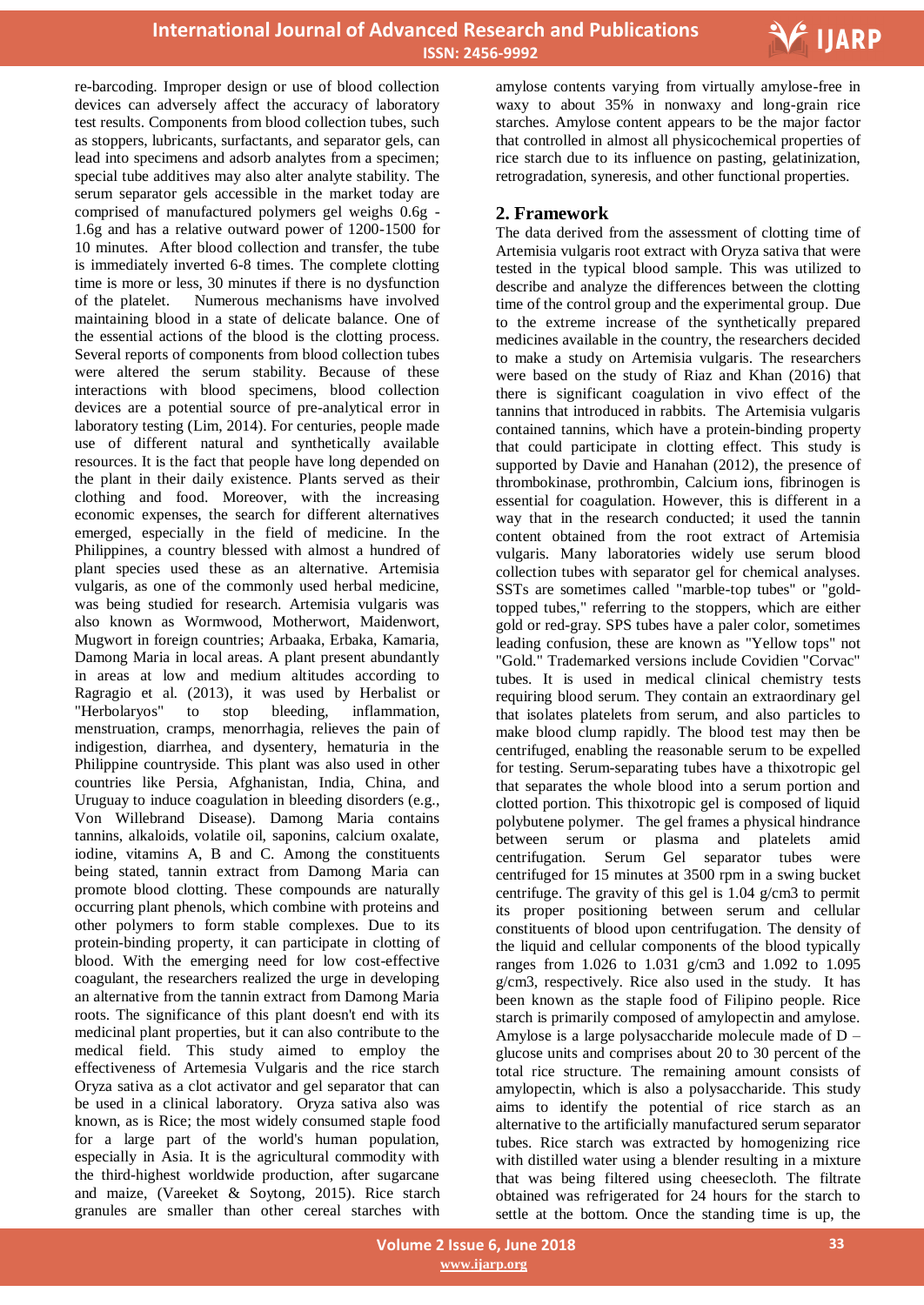

supernatant formed above were discarded. Obtained 15g of the starch residue and diluted with 30ml of NSS, and added on the different concentrations of the root extract from Artemisia vulgaris. After the dilution, the solution will be heated at 195-240°C on a hot plate until it starts to gelatinize. The temperature of the gel maintained at a temperature of 63-69°C. The prepared gel concentrations were integrated into a tube and were used during blood collection. The potential of rice starch as a gel separator was determined by its ability to migrate between the serum and formed elements of blood after centrifugation. This study aimed to determine the clotting and gel separator property of Artemesia Vulgaris with the Oryza sativa as an alternative to the artificially manufactured serum clot activator and a gel separator. This vital information for both foreign and local literature and studies, regarding Artemisia vulgaris and Oryza sativa, which the researchers believed to have bearing to present study. The researchers used Damong Maria as the subject of the study, which is suspected, as the source of tannin extract.

# **3. Objectives of the Study**

The study aimed to determine the clotting and gel separator property of extract from the roots of Artemisia vulgaris with Oryza sativa. In particular, the researchers would like to determine the: 1) Concentration of Artemisia Vulgaris Root Extract gives a significant effect on blood clotting, and 2) Significant variations in the blood clotting time using different concentrations of Artemisia vulgaris root extracts.

# **4. Scope, Delimitations, and Limitations**

The researchers used Artemisia vulgaris roots as the main experimental sample of the study. The study primarily deals with the clotting property of tannin extract from the roots of Artemisia vulgaris tested in human normal blood samples. The study included the experimental and procedural analysis of the plant. The experimental method was used to measure the physical property of Artemisia vulgaris Linn. While procedural methods involved the following: (1) identification test, extraction and purification of tannins and determination of percent yield; (2) Isolation of rice starch; and (3) the concentration at which tannins employed its clotting property. The study involved experimentation on human subjects specifically extraction and testing of their serum. The study focuses on the effectiveness of Artemisia vulgaris tannin and rice starch as serum gel separator to separate the solid components of the blood from the liquid part and clot activator, however it may vary with the factors such as components, procedures and chemical composition of Artemisia vulgaris and Oryza sativa that may affect the results of the test and to give find the proper dilution or quantity needed in order to have an alternative serum gel separator and clot activator through the use of Artemisia vulgaris root extract without interfering with the test results. This study aimed to look at the potential of Artemisia vulgaris root extract and the Oryza sativa as an alternative to the artificially manufactured thixotropic polymers as constituents for the commercial serum separator tubes. The experiment is only limited to healthy human subjects. The study was limited to specific chemistry test, and clotting time. The study does not cover

 other blood tests such as Blood Urea Nitrogen (BUN), Creatinine, Uric acid, other enzymes like Alkaline Phosphates (ALP), Amylase, and other blood electrolytes such as Phosphorous, Chloride, Magnesium, etc. This study also limited only to determine whether there is a significant variation in blood clotting and effect of the different concentrations of the Artemisia vulgaris root extract with Oryza sativa.

# **5. Methodology**

The method used in the study is the Experimental method. The method was identified the clotting effect of tannin that is extracted from the roots of Artemisia vulgaris in the blood. Experiments were done to show the capability of the root extract from a particular plant such as Artemisia vulgaris in blood clotting. The participants of the study have composed of twelve healthy participants, six normal females and six normal males with the age of 18 years old and above. Artemisia vulgaris and Oryza sativa were collected from the province of Quirino, Isabela. The researchers conducted the study, Artemisia vulgaris, and Oryza sativa as Serum Gel Separator and Clot Activator at Centro Escolar University-Makati. The Centro Escolar University-Makati is located in Makati, Philippines.



*Figure 1: Roots of Atremisia vulgaris*



*Figure 2: Grinding of the roots using electric blender*



*Figure 3: Powdered Roots of Artemisia vulgaris*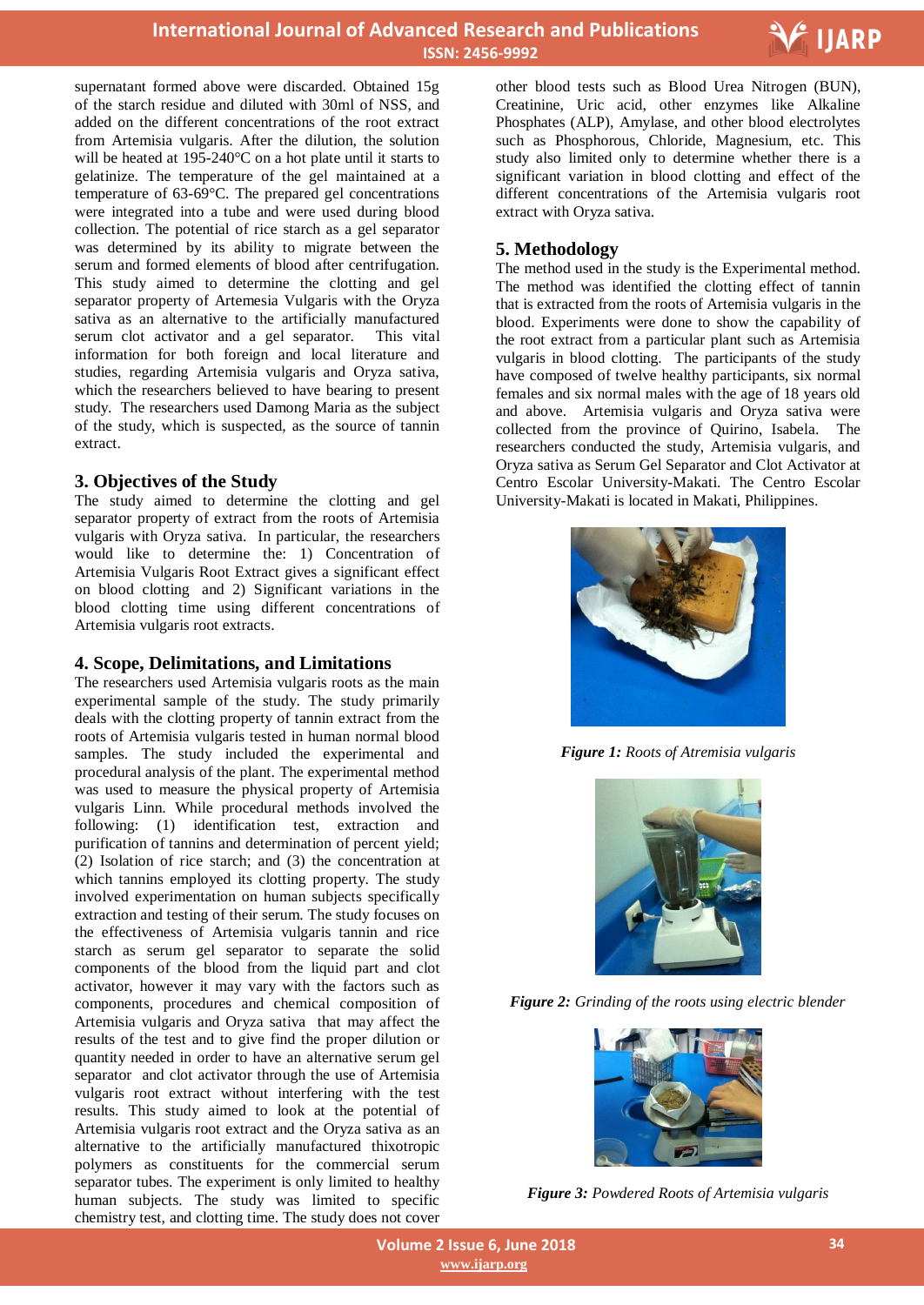



*Figure 4: Rotary Evaporator*



*Figure 5: Powdered Root Extract*



*Figure 6: Rice starch*



*Figure 7: Root extract with Starch*



*Figure 8: Prepared Clot Activator & Gel Separator*



*Figure 9: H-19 α Kokusa Centrifuge*

# **5.1 Authentication/Verification and Collection of Sample**

The roots of Artemisia vulgaris are collected from the Province of Isabela and processed for authentication. The plant sample was submitted to the Bureau of Plants and Industry located in Manila where the verification of the sample was done. The roots of Artemisia vulgaris were used as the primary sample of the study.

# **5.2 Preparation of the Plant Sample**

The roots were washed with water to expel the soil holding fast to it. Then it was air dried at room temperature. After air-drying, the roots were ground using an electric blender and placed in a covered container.

# **5.3 Selection of Subjects**

This study used a purposive sampling upon obtaining four different set-ups consists of five tubes: control (commercial serum separator gel) and four different concentrations of the alternative Artemesia Vulgaris root extract (25%, 50%, 75%, 100%) concentration. Determinations were come from the venous blood extraction using the syringe method. The subjects of the study were composed of twelve healthy participants, six normal females and six normal males with the18 years of age and above. The normal human as the subject of the study was undergo fasting for 10 to 12 hours before blood collection.

# **6. Procedures for Gathering of Data**

# **6.1 Extraction, Isolation, Confirmation and Percentage Yield Determination of Tannins**

**Extraction and Isolation of the Extract from Artemisia vulgaris Roots.** About 500 grams of ground-powdered roots were placed in a 500 mL Erlenmeyer flask with ethanol-water solvent and were macerated for 48 hours. After 48 hours, it was filtered using a cheesecloth; the residue was discarded while the filtrate was placed in a steam bath using a rotary evaporator until the extract became viscous, and put on evaporating dish over a steam bath at 80°C until the extract was dried. When the final drying was completed, and the percentage yield of the extract obtained was computed.

**Percent Yield Determination.** Five hundred grams (500g) of the dried roots sample was used in the study. The ground roots were added to ethanol-water solvent using the Erlenmeyer flask at 500 mL capacity. The dehydrated root sample was soaked for 48 hours. The portion of the collected filtrate was weighed and evaporated over a steam bath using a rotary evaporator. The crystals are collected and weighed to determine the percentage yield.

**Phytochemical Test for the Extract.** This was done to confirm if the root extract from Artemisia vulgaris is the presence of tannins. About 0.2 grams of a gel is dissolved in 15 mL of water and divided equally into 5 test tubes. Tests were repeated in three trials  $-$  trial 1, 2, 3. The solution was tested with the following reagents. Add three drops of ferric chloride solution to 3 ml filtrate. The formation of blue-black or green precipitate was taken as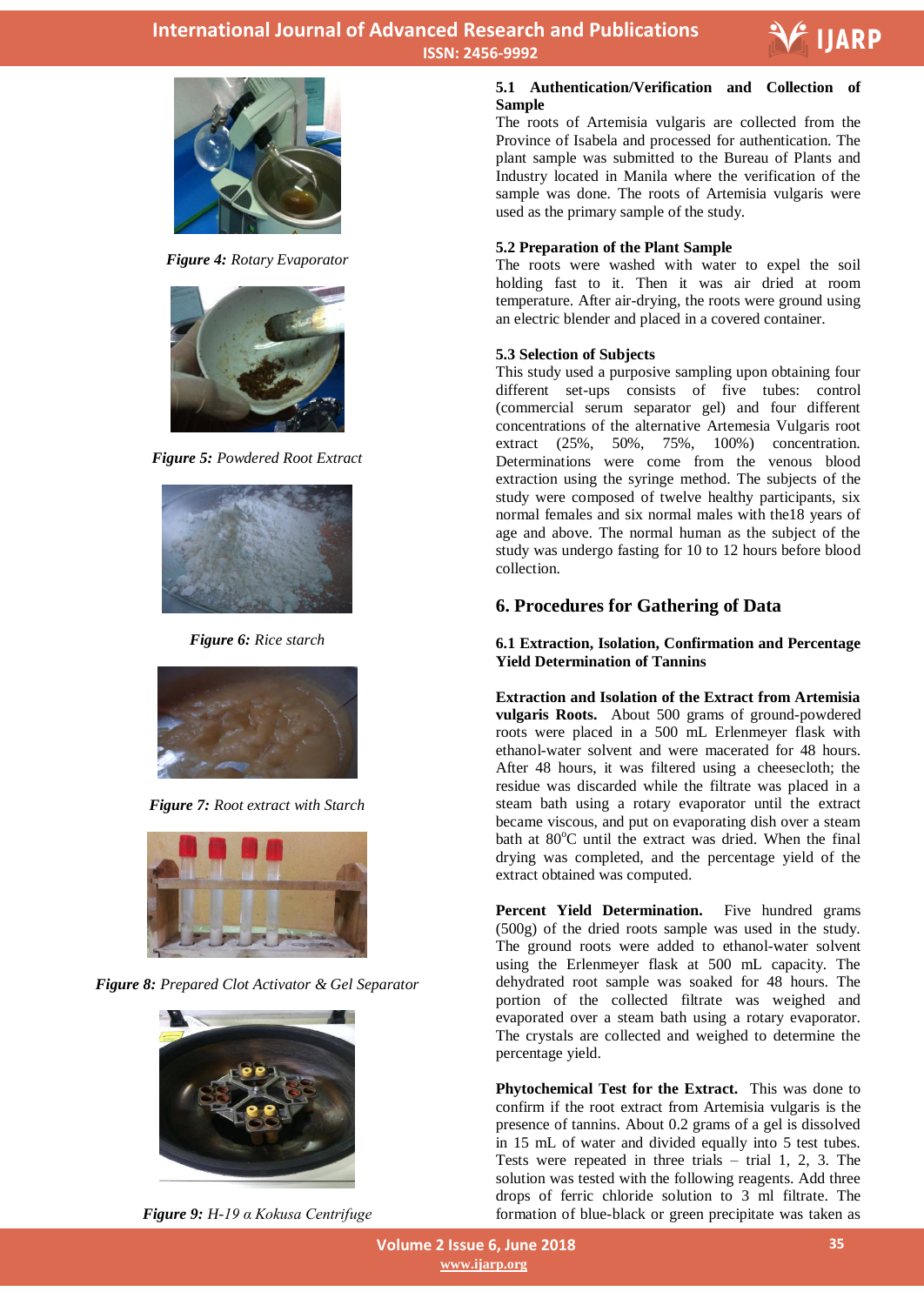

evidence for the presence of tannins. Into the filtrate of 3 ml, a few drops of lead acetate solution were added. The expected result yielded a yellowish brown precipitate for the presence of tannin. The filtrate is tested by adding three drops of 1 % gelatin solution containing 10% sodium Chloride to 3 ml of filtrate. A white precipitate appeared as evidence for the presence of tannins. Into 3 mL of the filtrate, three drops of bromine water were added. Brownish orange precipitate indicates the presence of tannin.Add three drops of copper sulfate solution into 3-mL of the filtrate. A grayish green precipitate indicates the presence of tannin.

#### **6.2 Isolation of rice starch**

The isolation of starch the researchers was based on the extraction methods of starch. The readiness of the extraction methods of starch. separator gel was finished by extricating the starch from Oryza sativa (rice). Initial, five hundred grams (500 g) of rice was put in the blender with distilled water. The subsequent blend was separated utilizing the cheesecloth. The strong buildups were gripped until dried, and the filtrate was set in plastic holders and refrigerated for 24 hours for the starch to settle at the base. The supernatant of the filtrate was disposed of and could detach the rice starch.

#### **6.3 Gelatinization and settling of Oryza sativa starch**

The procedure used in this study was based on the modified procedure of Castro et al. (2015). The root extract of the Artemisia vulgaris was mixed in the Oryza sativa starch to form into a gel**.** Once the starch and the root extract have been extracted, the 15g of starch were weighed using the analytical balance and 30 mL of Normal Saline Solution (NSS). To make the concentrations, four different set ups of gelatinization were prepared that contains 15g of starch and 30 mL of NSS then add the root extract to different tubes: 1) 25g of root extract and 75mL of NSS to make it 25% concentrations of root extract, 2) 50g of root extract and 50mL of NSS to make it 50% concentrations of root extract, 3) 75g of root extract and 25 mL of NSS to make it 75% concentrations of root extract, 4) 100g of root extract to make it 100% concentrations. NSS was used since it does not lose the red blood cells when the gel comes in contact with the cells. The resulting mixture was heated at  $195-240$  <sup>o</sup>C on a hot plate until it starts to gelatinize. The temperature of the gel was maintained at a temperature of 63-69 C and a pH of 7.3-7.4. Subsequently, 1500 ul of the prepared gel was incorporated in the plain redtop evacuated tubes and cooled at  $18\text{ °C}$  for 24 hours before blood collection.

#### **6.4 Specimen Collections and Processing**

Before blood collection, the patients undergo 10 to 12 hours fasting. Syringe method was used. Ten-milliliter of syringes were used to avoid multiple punctures on the antecubital fossa of the subject. The tubes of experimental and control groups were contained 3 mL of blood and observed for blood clotting.

**Blood Clotting.** Blood clotting tests were performed in the control group and experimental group in three-day trials, right after the blood extraction. The results of the clotting tests were noted and tabulated to see if there are

 any developments in the results. Tube method was used for this test. After the puncture starts the timer as soon as the blood appeared and dispensed the blood on the yellow top, which is the control tube, and on the clear tube that contains the different concentrations of Artemisia vulgaris root extract and Oryza sativa for clotting time analysis. After thirty seconds, check by slowly tilting the tube. Repeat in thirty-second intervals until the clotting was observed in the blood and the timer stopped. The results are recorded.

**Centrifugation.** After observing the clotting of the blood specimen, the different concentrations of Artemisia vulgarus root extract with Oryza sativa and the Controls were placed in the swing bucket assure that the tubes are arranged in balanced before closing the centrifuge and spin at 3500 rpm for 15 minutes. This was done to separate the serum from the clotted blood. The data gathered from the participants were analyzed using mean, and ANOVA



*Figure 10. Modified Procedure of the Starch Extraction and Gelatinization*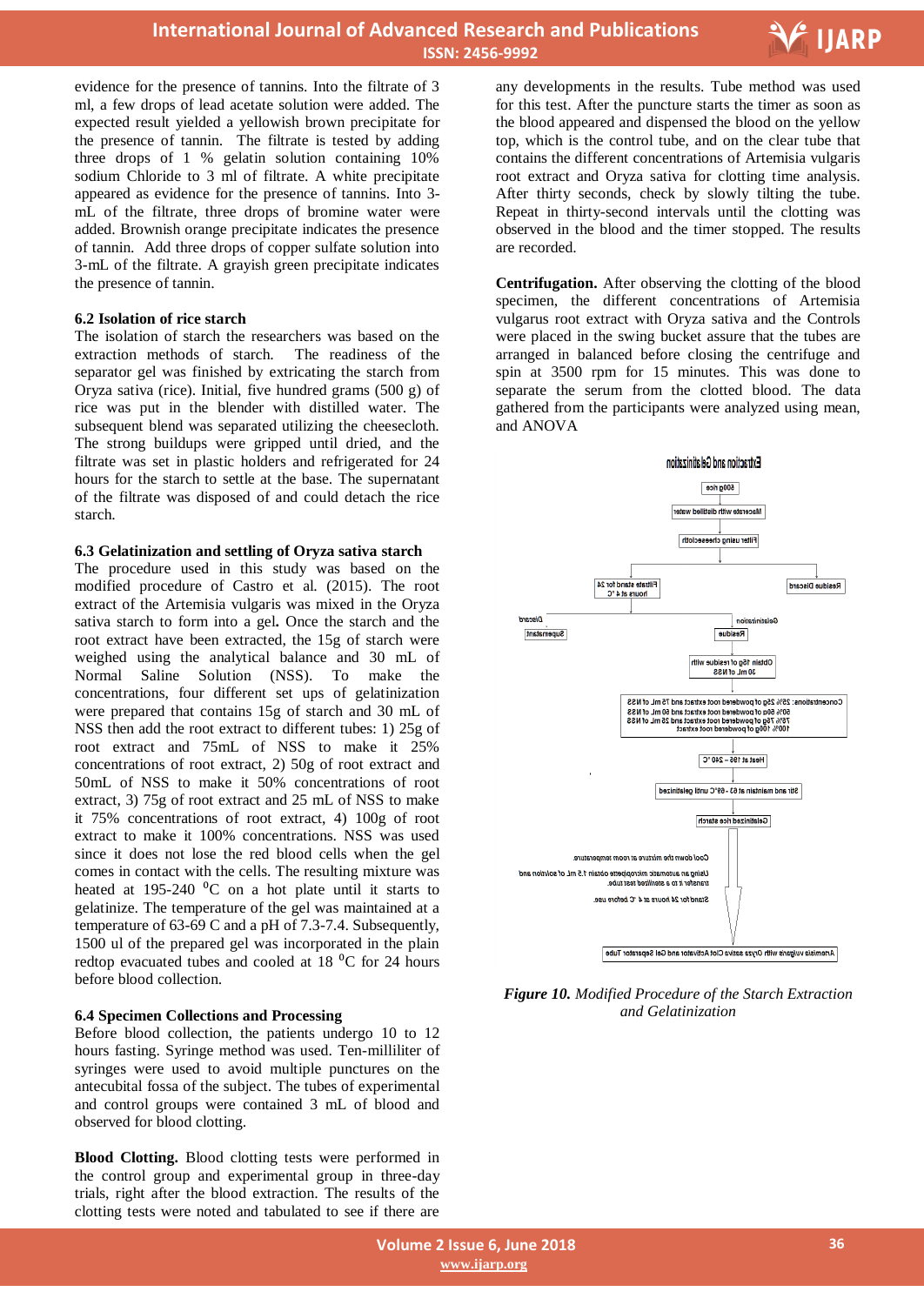

# **7. Results and Discussions**

**Effects of Different Concentrations of Artemisia vulgaris Root Extract to Blood Clotting Time**



#### *Figure 10: Serum Index (1. 25%; 2.50%; 3. 75%; 4. 100%; 5.Control)*

After centrifugation of the different concentrations of the Artemisia vulgaris Root Extract and the control, the clotted blood and the serum were separated entirely. Based on the serum index the 25% on the first tube from the left, as compared to the control, they have successfully separated the serum from the clotted blood and have satisfactory serum index. The 50% concentration on the second tube, as compared to the control, the serum is completely separated from the blood, and it is satisfactory serum index. The 75% concentration on the third tube has satisfactory serum index, the same with the control. And the 100% concentration on the fourth tube has satisfactory and also the 100 % concentration. As compared to the control, they are all successfully separated the serum and the clotted blood and has satisfactory serum index since the application of centrifugal force would allow the different particles to migrate and settle base on the specific gravity.

*Table 1: Blood Clotting Using Artemisia vulgaris Root Extract in Different Concentrations*

| <b>Specimen</b> | 25%                               | 50%   | 75%  | 100% | Control |  |  |
|-----------------|-----------------------------------|-------|------|------|---------|--|--|
|                 | <b>Clotting Time (in minutes)</b> |       |      |      |         |  |  |
| А               | 16.00                             | 11.33 | 7.33 | 3.33 | 19.67   |  |  |
| B               | 16.00                             | 12.00 | 7.33 | 4.33 | 20.00   |  |  |
| C               | 16.33                             | 12.33 | 8.33 | 5.67 | 20.00   |  |  |
| D               | 15.00                             | 11.33 | 7.33 | 4.67 | 19.67   |  |  |
| E               | 17.33                             | 12.67 | 8.67 | 5.33 | 21.67   |  |  |
| F               | 15.33                             | 11.67 | 8.33 | 4.67 | 21.67   |  |  |
| G               | 15.00                             | 11.00 | 7.00 | 3.00 | 20.00   |  |  |
| H               | 16.67                             | 13.00 | 9.00 | 5.33 | 20.67   |  |  |
| Ī               | 16.00                             | 12.33 | 8.00 | 4.33 | 20.33   |  |  |
| J               | 16.00                             | 12.67 | 9.00 | 5.67 | 20.33   |  |  |
| K               | 15.00                             | 11.67 | 7.00 | 3.00 | 20.00   |  |  |
| L               | 15.67                             | 12.00 | 8.00 | 4.67 | 20.33   |  |  |
| Mean            | 15.86                             | 12.00 | 7.94 | 4.50 | 20.36   |  |  |

Table 1 shows the total mean value in minutes on every concentration made in three-day trials. In 25% concentration, the specimen D, G, and K have the mean value of 15.00 minutes. Specimen F has the mean value of  15.33 minutes, and 15.67 mean the Specimen L. The Specimen A, B, I, and J has 16.00 mean value. And Specimen C has 16.33 mean value and 16.67 minutes is the Specimen H. The Specimen E has 17.33 minutes. The overall mean value of the 25% concentration has 15.86 minutes. In the 50% concentration which has 12.00 minutes, grand mean, the Specimen A, D, F, G, and K the mean values were the range in 11.00 minutes to 11.67 minutes. The mean value of Specimen B, C, E, I, J, and L are a range of 12.00 minutes to 12.67minutes. And the Specimen H has 13.00 mean value. The 75% concentration has 7.94 overall mean values for the threeday trials. It composes of Specimen A, B, D that has 7.33 mean values and 7.00 is the specimen G and K. The mean value of Specimen C, E, F, I and L were a range of 8.00 minutes to 8.67 minutes. And the mean value of Specimen H and J is 9.00 minutes. The 100% concentration has 4.50 mean values as compared to the control which has the mean value of 20.36 minutes. Based on the result it has the big difference on the clotting time of the 100% concentration of the root extract Artemisia vulgaris compared to the Control. Based on the mean of the different concentrations it signifies that the Artemisia vulgaris root extracts with Oryza sativa provide acceleration of the blood clotting. If the root extract of the Artemisia vulgaris has higher concentration the faster to clot, when it is diluted it also has the slightly low affinity to clot but when it is compared to the Control, the different concentrations of Artemisia vulgaris root extracts with Oryza sativa are fastest to clot. The different levels of Artemisia vulgaris root extracts with Oryza sativa can be used in the Clinical Laboratory to accelerate blood clotting. All of the concentrations Artemisia vulgaris root extracts are lower than the mean value of the control, and thus, they are more preferable concentrations than the control because of its highest mean value. This shows that the higher the concentration of Artemisia vulgaris root extracts, the lower the mean, therefore, the shorter the clotting time. On the other hand, the data show that the lower the concentration of Artemisia vulgaris root extracts, the longer the clotting time occurs. The findings were similar to the study made by Dhananjaya et al. (2006) on the effects of tannins on in vivo clotting time, at high concentrations the clotting time was shortened. This is achieved through the protein binding property of tannins that can participate in coagulating effects to the blood. According to Synder and Keegan (2016), the tannins are considered to be the same with the factor VIIa that accelerates in the conversion of the factor Xa.In which the factor VIIa, calcium, and phospholipids also helps in the activation of factor Xa. It means that also of tannins, and the action of the cofactors with the factor VIIa are more accelerated in the formation of blood clot. Also, Melzig et al. (2005) say that the effect of tannins shows the catalytic activity in thrombin. In coagulation pathway, after the conversion of Factor Xa the prothrombin is converted to thrombin by the help of the cofactors such as calcium, Factor V, and the phospholipids, the Factor Xa will also participate. Also of the tannins the conversion of prothrombin into thrombin are accelerated (Dahlbäck, 2000).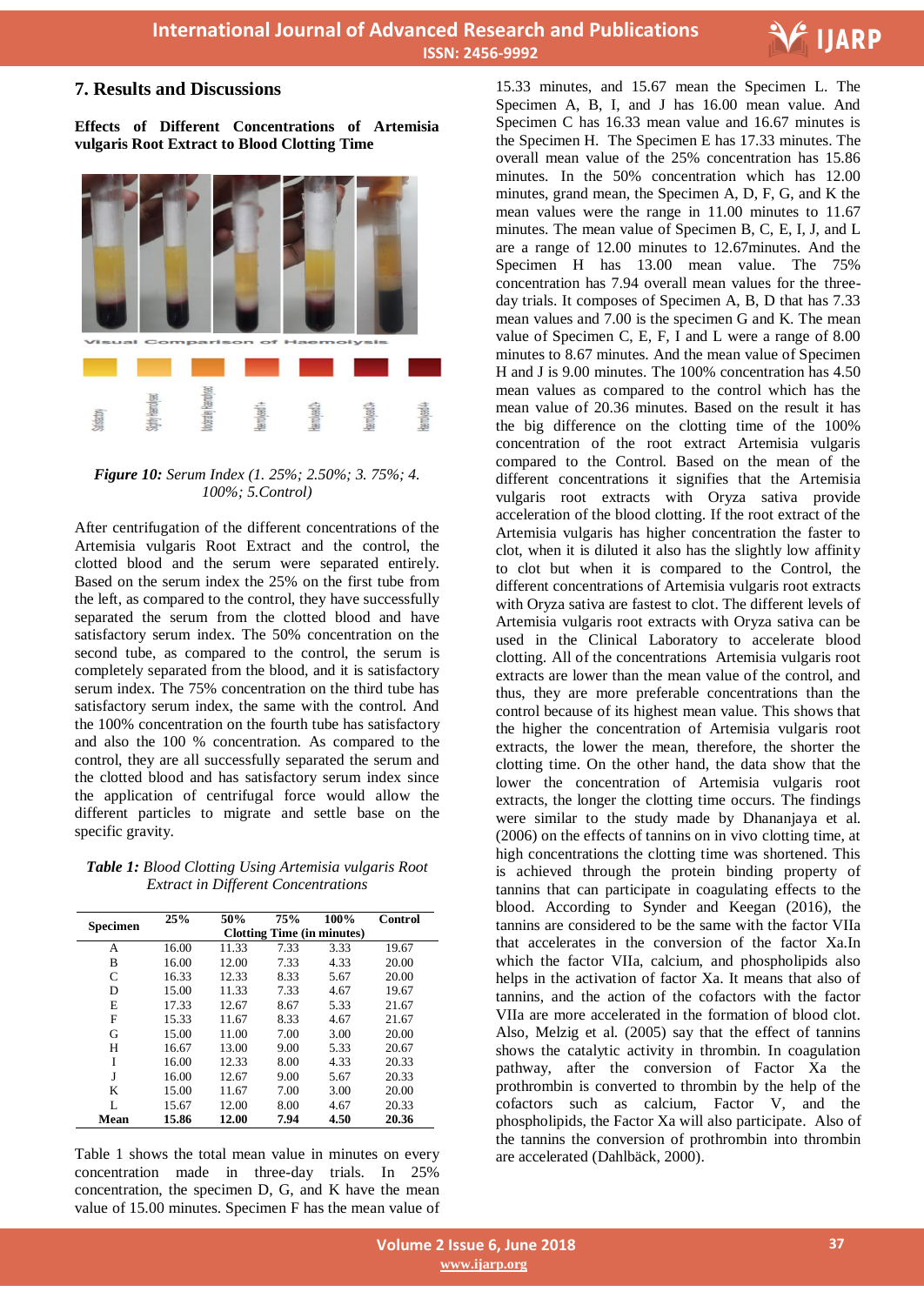

#### **Variations of the Blood-Clotting Time Using Different Concentrations of Artemisia vulgaris Root Extracts and the Control**

*Table 2: Comparison between Blood Clotting Time of Each Concentration of Artemisia vulgaris Root Extracts and the Control* ( $df = 22$ ; *critical value = 1.717 at*  $\alpha$  *= .05)*

| <b>Groups</b>               | Computed | <b>Decision</b> |
|-----------------------------|----------|-----------------|
| A. 25 % and Control         | $-15.84$ | Ho accepted     |
| (Means -15.86 and 20.36)    |          |                 |
| B. 50 % and Control         | $-31.62$ | Ho accepted     |
| (Means -12.00 and 20.36)    |          |                 |
| C. 75 % and Control         | $-43.06$ | Ho accepted     |
| D. (Means - 7.94 and 20.36) |          |                 |
| E. 100 % and Control        | $-46.85$ | Ho accepted     |
| (Means - 4.50 and 20.36)    |          |                 |

The comparison of the effects of blood clotting time between each of the concentrations of Artemisia vulgaris Root Extracts and the Control is presented in Table 2, on item 1, 25% has a t-value of -15.84 with a computed critical value of 1.717 which means there is a significant difference between the 25% concentration and the control. On item 2, the 50% concentration the mean response is 12.00; the test of significance of the mean has computed t of -31.62 with the computed critical t 1.717. This test shows the mean of responses is highly significant. On item 3, the 75% concentration the mean response is 7.94, and the control is 20.36. The test of significance of the mean has a computed t of -43.06. The test shows that the mean of responses is highly significant at alpha=0.05. On item 4, 100% concentration the mean response has 4.50, and the Control is 20.36. The test significance of the mean has a computed t of -46.85. Based on the results the 100% concentration of Artemisia vulgaris Root Extract is the fastest to clot compared to the control. Second is the 75% concentration of Artemisia vulgaris Root Extract. Third, the 50% concentration and last, the 25% concentration compared to the Control. According to Ondua (2015) that Artemisia vulgaris had the presence of tannin and proved its acceleration off in vivo clotting. He concluded that the higher concentration of the tannins is the faster for in-vivo clotting. The alternative clot activator and gel separator are made up of the different concentrations of Artemisia vulgaris Root Extract. Dahanukar et al. (2000) say that the higher the concentration of the Artemisia vulgaris root extracts the fastest to clot. Because of the tannin content of the Artemisia vulgaris that participates in promoting the blood clot formation. The diluted concentration of Artemisia vulgaris root extract also has the faster to clot compared to the Control. Table 2 shows that there is sufficient evidence to conclude that the mean of the control and the four concentrations (25%, 50%, 75%, 100%) are different. The difference in the mean of the control and the 25%, 50%, 75% and 100% concentrations are statistically significant. The more significant part of the figured t esteems are higher than the primary t-value, this infers to dismiss the wrong theory and reason that there are generous contrasts between the control and the four fixations. Therefore, the 25%, 50%, 75% and 100% concentrations are not only comparable to the control but can be used effectively as alternative clot activator for

 blood analytes having shorter clotting time as compared to the control. The phytochemical properties of Artemisia vulgaris, the findings are also supported by the previous study of Ivanescu and Corciova (2014) that presence of tannins can help to accelerate blood clotting. Hence, the presence of tannins in the phytochemical properties of Artemisia vulgaris possibly possesses procoagulant activity. Due to the presence of tannins exhibited shorter clotting time as compared to the control serum separator tube that is available in the market.

#### **Variations of the Blood-Clotting Time Using Different Concentrations of Artemisia vulgaris Root Extracts**

*Table 3: Variations of the Blood-Clotting Time Using Different Concentrations of Artemisia vulgaris Root Extracts (df = 3/44)*

| Groups                                                                               | <b>Critical F</b><br>$(a = .05)$ | <b>Computed</b> | <b>Decision</b> |
|--------------------------------------------------------------------------------------|----------------------------------|-----------------|-----------------|
| Vulgaris Root extracts<br>in 4 Different<br>Concentrations of Blood<br>Clotting Time | 2.82                             | 4.931           | Ho rejected     |

Using the analysis of variance (ANOVA) are presented in Table 3, the researchers tried to determine if there are significant variations in the clotting time of the blood using the different concentrations of Artemisia vulgaris root extracts. Table 3 shows the variations in the blood clotting time in the different concentrations of Artemisia vulgaris Root Extracts. The computed F is 4.931, which is greater than the Critical F value. Therefore, there is significant effect using the four different concentrations; the decision is to reject the null hypothesis. Patterson et al. (2001) made detailed on sponges coated blood clotting agent that can accelerate on a clotting effect of the blood. The study made use of the root extract Artemisia vulgaris were mixed with the Oryza sativa starch to become a gel form, and tested in vitro on blood clotting time. Based on the results, the different concentrations can accelerate the blood clotting that can be used in the clinical laboratory compared to the commercially prepared Serum Separator Tube the clotting of the collected blood it takes 19 to 30 minutes. The made alternative clot activator, and gel separator can be used in the Laboratory for blood clotting. In the statistical analysis of the different concentrations of blood clotting time, it signifies that there are variations on the blood clotting time but differ in the Control, different levels have the fastest to clot. The table shows that there is enough evidence to conclude that the means of the clotting time of the blood with the different concentrations of the root extract Artemisia vulgaris are different. The rejection of the null hypothesis means that the differences in the clotting time of the blood among the different concentrations of Artemisia vulgaris root extract are statistically significant. When using different concentrations of Artemisia vulgaris root extract, it was noted that based on the one-way ANOVA it has a computed F value of 4.931, which is above the critical value of 2.82. Therefore, the null hypothesis is rejected. This establishes the fact that using different concentrations of Artemisia vulgaris root extract will give different clotting times when compared to one another.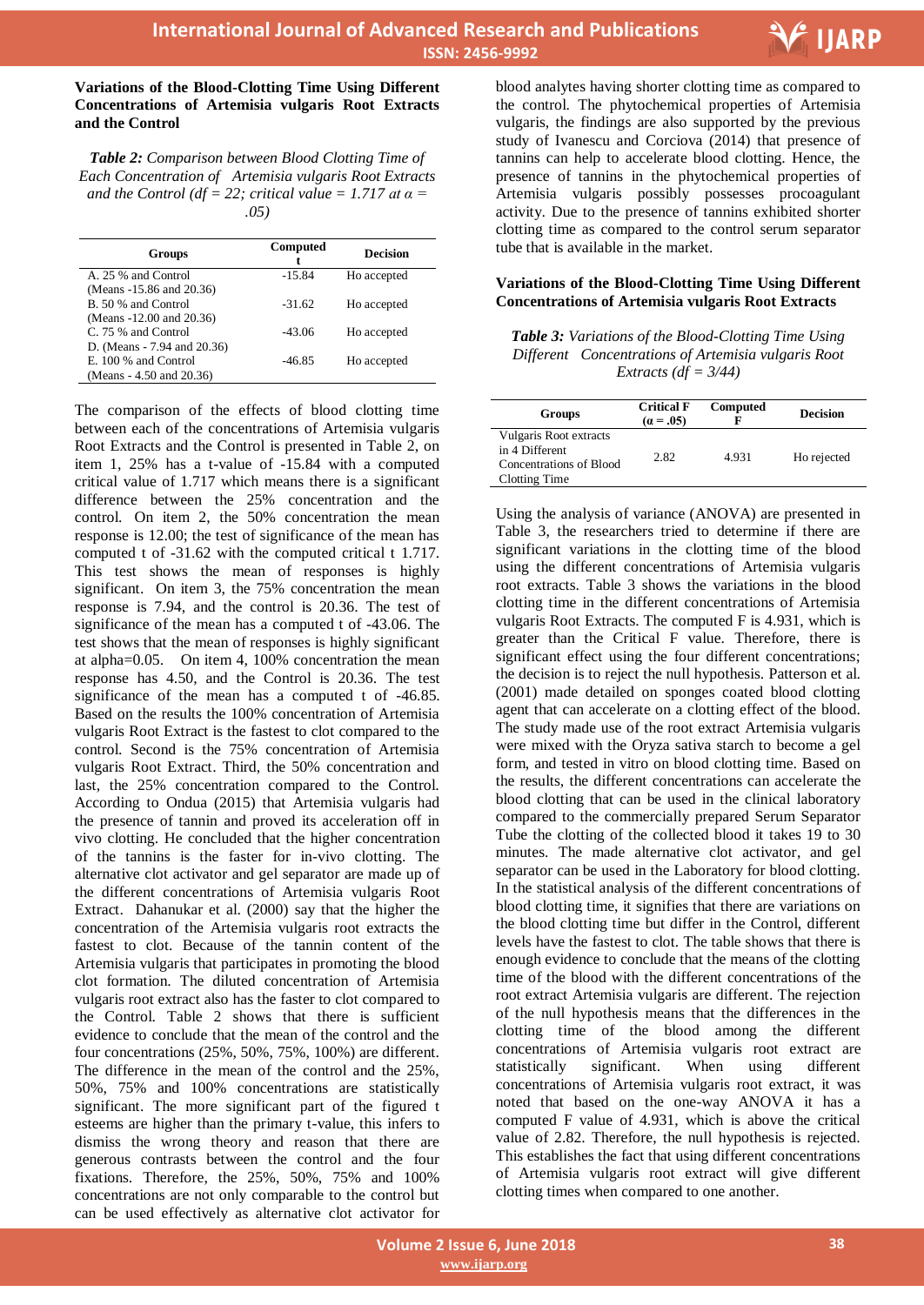### **8. Conclusions**

On the different concentrations of the Artemisia vulgaris root extract the 25%, 50%, 75% and 100% has a significant effect on the blood clotting time. There are significant variations in the blood clotting time using different concentrations of the Artemisia vulgaris root extracts. As a result, all of the concentrations of the Artemisia vulgaris root extracts with Oryza sativa can be formulated as clot activator and a gel separator. The 100% is the best that could be formulated to accelerate the clotting of the blood and as a serum gel separator.

# **9. Recommendations**

The researchers would like to suggest for future studies that enable to support and give more accurate results; the pathologic human samples should be tested. Also, they recommended determining other components of the Artemisia vulgaris roots, which have a coagulation property.

# **10. References**

- [1] Bell, M. L. (2004). U.S. Patent No. 6,755,802. Washington, DC: U.S. Patent and Trademark Office. Retrieved August 2016 from https://goo.gl/BaCp8h
- [2] Bowen, R. A., & Adcock-Funk, D. M. (2015). 4.5 Interferences from Blood Sampling Device Materials on Clinical Assays: I Blood Collection Devices and Their Constituents and Additives. Pre-Examination Procedures in Laboratory Diagnostics: Preanalytical Aspects and their Impact on the Quality of Medical Laboratory Results. Retrieved June 2016 from https://goo.gl/Hazxvv
- [3] Dahanukar, S. A., Kulkarni, R. A., & Rege, N. N. (2000). Pharmacology of medicinal plants and natural products. Indian journal of pharmacology, 32(4), S81-S118. Retrieved June 2016 from https://goo.gl/sxDdRc
- [4] Dahlbäck, B. (2000). Blood coagulation. The Lancet, 355(9215), 1627-1632. Retrieved June 2016 from https://goo.gl/Eycszp
- [5] Davie, E. W., & Hanahan, D. J. (2012). Blood coagulation proteins. The plasma proteins, 3, 421- 544. Retrieved June 2016 from https://goo.gl/yeZHCS
- [6] Dhananjaya, B. L., Nataraju, A., Rajesh, R., Gowda, C. R., Sharath, B. K., Vishwanath, B. S., & D'Souza, C. J. (2006). Anticoagulant effect of Naja naja venom 5′ nucleotidase: demonstration through the use of novel specific inhibitor, vanillic acid. Toxicon, 48(4), 411-421. Retrieved June 2016 from https://goo.gl/4YS5FP
- [7] Elliott, P., & Peakman, T. C. (2008). The UK Biobank sample handling and storage protocol for the collection, processing and archiving of human blood and urine. International Journal of

 Epidemiology, 37(2), 234-244. Retrieved August 2016 from https://goo.gl/CKxsdM

- [8] Ivanescu, B., & Corciova, A. (2014). Artemisinin in cancer therapy. In Artemisia annua-Pharmacology and Biotechnology(pp. 205-227). Springer, Berlin, Heidelberg. Retrieved June 2016 from https://goo.gl/xKho3B
- [9] Lim, T. K. (2014). Calendula officinalis. In Edible Medicinal And Non-Medicinal Plants (pp. 213-244). Springer, Dordrecht. Retrieved June 2016 from https://goo.gl/Mq1PeF
- [10] Lippi, G., Avanzini, P., Musa, R., Sandei, F., Aloe, R., & Cervellin, G. (2013). Evaluation of sample hemolysis in blood collected by S-Monovette® using vacuum or aspiration mode. Biochemia medica: Biochemia medica, 23(1), 64-69. Retrieved June 2016 from https://hrcak.srce.hr/97139
- [11] McCann, M. (1998). Entertainment and the arts. Encyclopaedia of occupational health and safety. 4th ed. Geneva, Switzerland: International Labour Office, 3, 96. Retrieved August 2016 from https://goo.gl/BGqUJT
- [12] Melzig, M. F., Tran, G. D., Henke, K., Selassie, C. D., & Verma, R. P. (2005). Inhibition of neutrophil elastase and thrombin activity by caffeic acid esters. Die Pharmazie-An International Journal of Pharmaceutical Sciences, 60(11), 869-873. Retrieved June 2016 from https://goo.gl/mp4eMZ
- [13] Miller, J. J. (2003). Specimen collection, handling, preparation, and storage. Clinical Diagnostic Technology: The total testing process, 1. Retrieved August 2016 from https://goo.gl/hA6hLT
- [14] Ondua, M. (2015). Antioxidative, analgesic and anti-inflammatory activities of Acokanthera oppositifolia, Plantago lanceolata, Conyza canadensis, and Artemisia vulgaris (Doctoral dissertation). Retrieved June 2016 from https://goo.gl/6Yh4zk
- [15] Pagana, K. D., & Pagana, T. J. (2012). Mosby's Diagnostic and Laboratory Test Reference11: Mosby's Diagnostic and Laboratory Test Reference. Elsevier Health Sciences. Retrieved August 2016 from https://goo.gl/H3Xo8F
- [16] Patterson, J. A., Reding, J. W., Thompson, J. A., & Benson, J. V. (2001). U.S. Patent No. 6,187,347. Washington, DC: U.S. Patent and Trademark Office. Retrieved June 2016 from https://goo.gl/LNTWy6
- [17] Ragragio, E. M., Zayas, C. N., & Obico, J. J. A. (2013). Useful plants of selected Ayta communities from Porac, Pampanga, twenty years after the eruption of Mt. Pinatubo. Philipp J Sci, 142, 169-